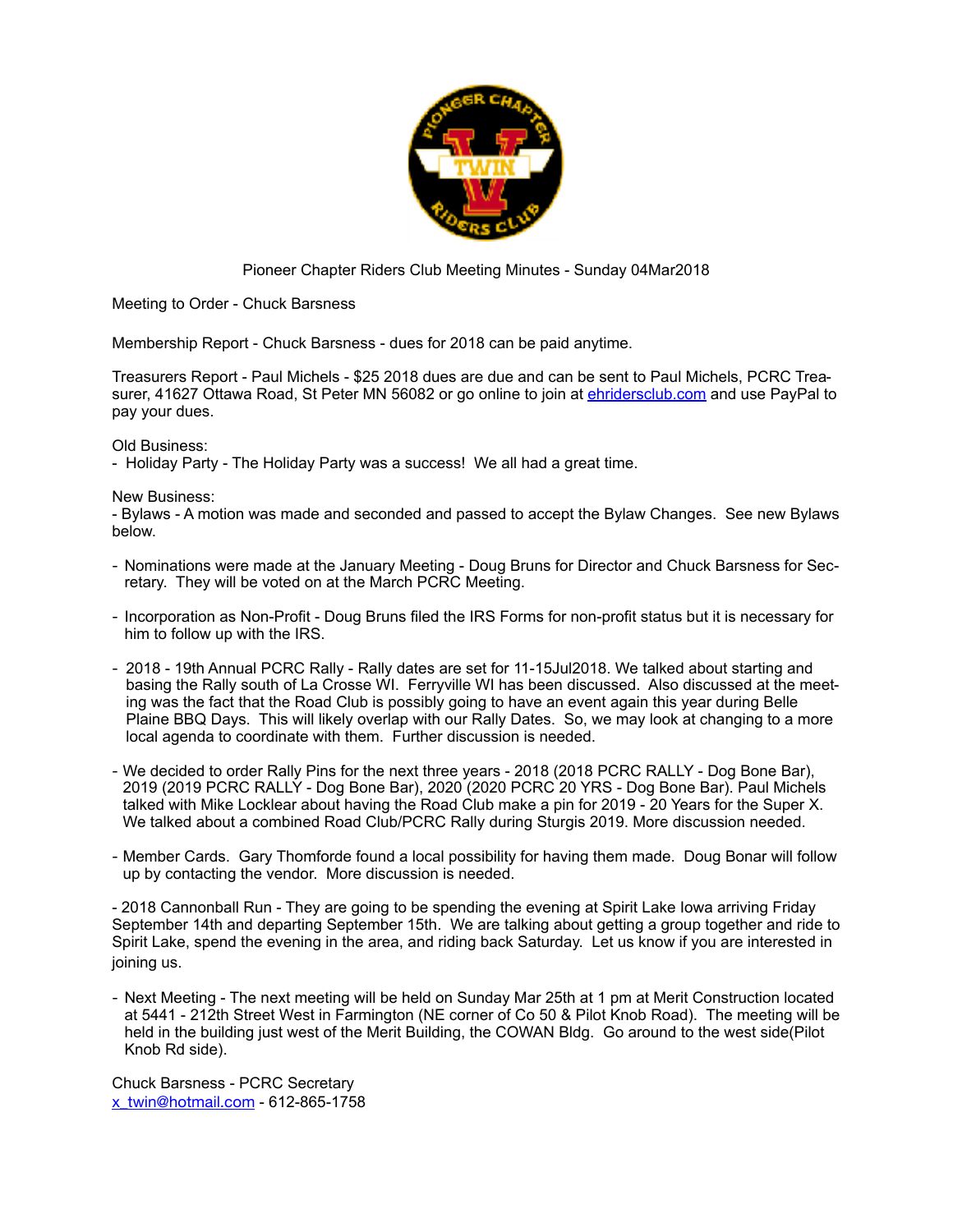## **BYLAWS OF PIONEER CHAPTER RIDERS CLUB (PCRC) Revised – 04 Mar 2018**

——————————————————————————————————————-

#### **ARTICLE I MEMBERSHIP**

1.01 Qualification. The regular members of this Club shall be individuals that are enthusiasts of or own and operate a motorcycle. No individual shall hold more than one membership in the Club. Membership rights may not be transferred, assigned or devised. No member, by virtue of membership, shall have any right, title or interest in/to any property of the Club. All members shall have an equal right to vote.

1.02 Regular Members. Regular members shall have all rights and privileges of membership. All members on record as of the effective date of these shall have all privileges of membership including the right to vote to amend either the Bylaws or Articles of Incorporation of this Corporation; the right to vote to elect or remove officers or directors; the right to vote to terminate the membership of a member; the right to be an elected officer or member of the Board of Directors.

1.03 Membership Fees and Dues. Members shall pay such dues as may be determined from time to time by the Board of Directors, subject to the right of the members to determine the dues at a membership meeting called for that purpose.

1.04 Membership Termination. Membership of any member may be terminated under the following circumstances:

 (a) By the Board of Directors after thirty (30) days written notice for failure to pay dues; or

 (b) Upon majority vote of the regular membership at a regular or special meeting, upon finding that the purposes, best interest or well being of the Club will be served by the termination. No member shall be terminated under this clause (b) until the member has been afforded a reasonable opportunity to be heard at a membership meeting.

1.05 Charter Members. Members in good standing on December 31, 2001 shall be known as Charter Members.

1.06 Meetings of Members.

(a) Place of Meeting. Meetings of the membership shall be held at such place convenient to the membership as may be designated by the Club Director.

 (b) Regular Meetings. Regular meetings may be held at any time, whether or not a legal holiday, and may be called by the Club Director, or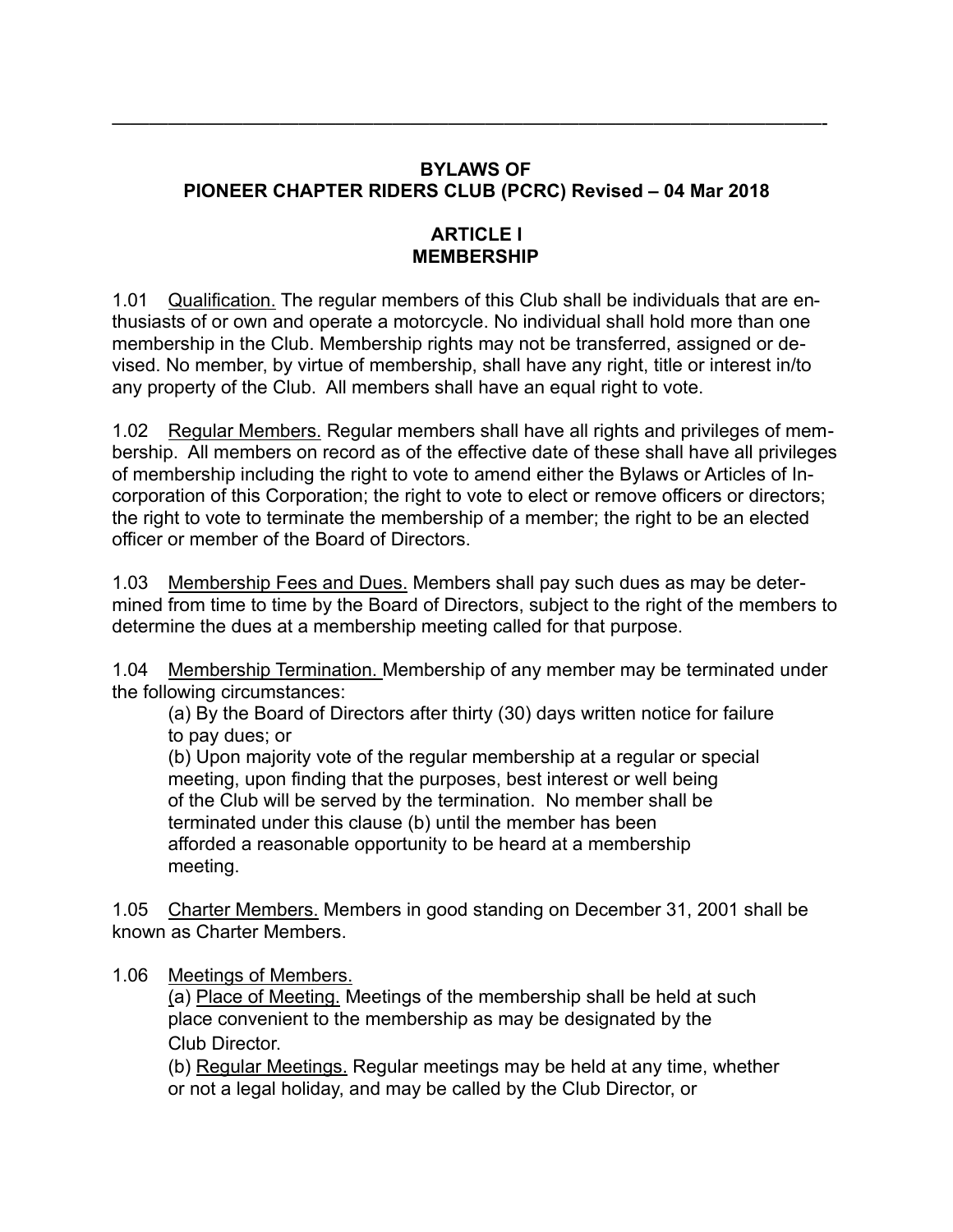shall be called by him or her as directed by the Board of Directors. The members may transact such business as may properly come before them.

 (c) Notice of Meetings. It shall be the duty of the officer, assistant officer or committee chairperson appointed by the Club Director to give e mail, oral, or mail written notice of each regular, or special meeting stating the purpose thereof, as well as the time and place where it is to be held, to each member of record, at the e-mail address, phone number(s), or address of the member as such information appears on the membership records of the Club at least ten (10) but not more than twenty (20) days prior to any such meeting.

 (d) Quorum. Except as otherwise provided by law, the Articles of Incorporation or these Bylaws, presence at any meeting, in person, of two Board of Directors and two members shall constitute a quorum.

 (e) Voting Rights. At each meeting of the membership, each member present shall have the right to cast one (1) vote on each question and never more than one (1) vote. If a member is not present at the meeting the member can vote for election of officers or other ballots/questions sent in advance of a membership meeting via e-mail by responding to the original e-mail where the ballot/question was sent. Responses must be received by the Secretary no later than five (5) days before the meeting.

 (f) Conduct of Meetings. Meetings of the members shall be conducted in accor dance with the Robert's Rules of Order, revised. The Club Director shall preside over all meetings of the members. The absence of the Club Director the Club Secretary or Club Treasurer shall act as presiding officer of the meeting. The or der of business at each regular meeting, and so far as possible, at special meetings of members, shall be:

- Call of roll;
- Proof of notice of e-mail votes by the Club Secretary;
- Review and approval of minutes of previous meetings or action of members; Reports;
- Unfinished business;
- New business;
- Open forum;
- Adjournment.

### **ARTICLE II BOARD OF DIRECTORS**

2.01 Powers. The Board of Directors shall have only such powers as required by law or conferred upon the Board in the Articles of Incorporation or these Bylaws. The Board of Directors shall have the power to act as an executive committee between meetings of the membership.

2.02 Number. The number of directors of the club shall be three (3).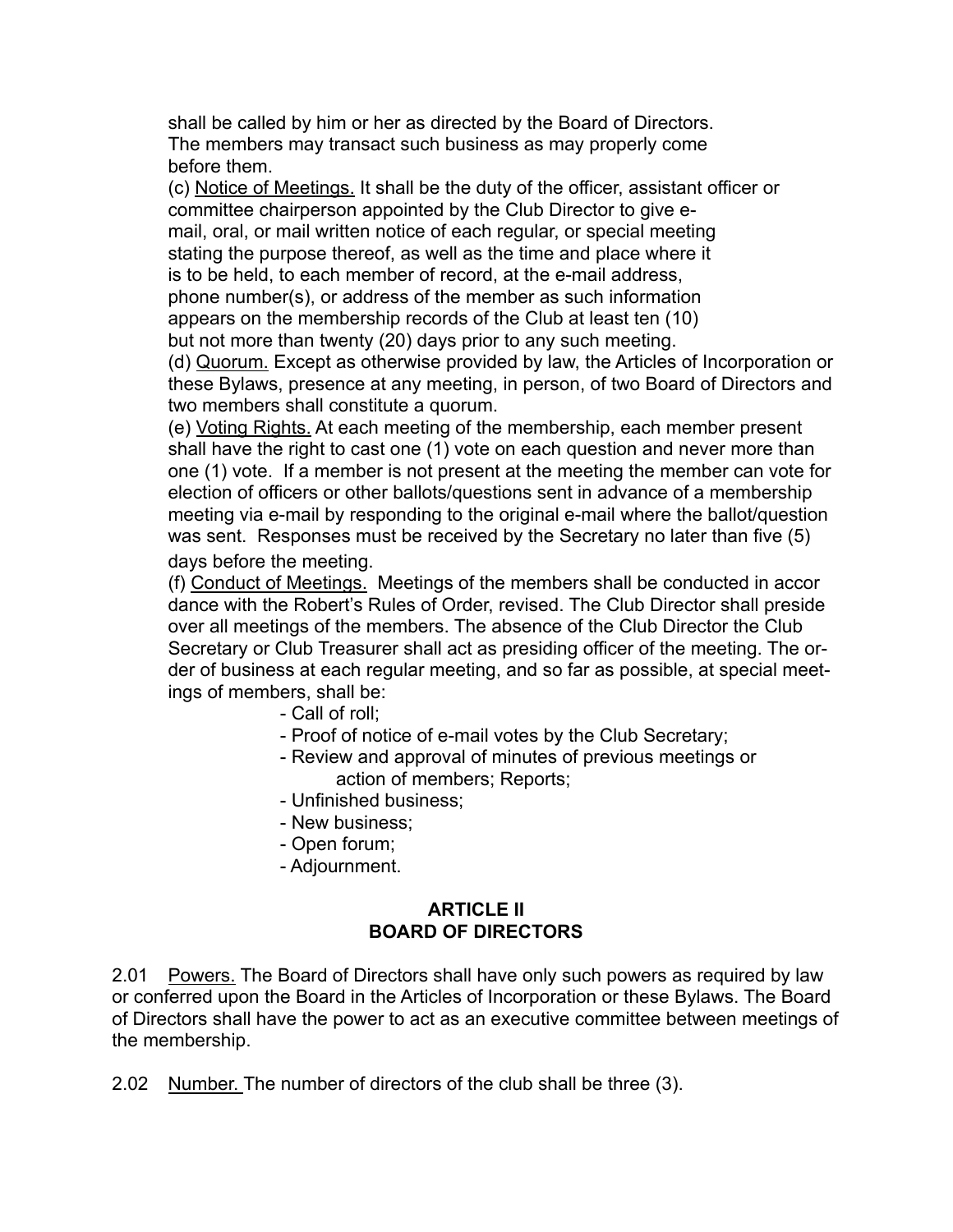2.03 Qualification. The members of the Board of Directors shall be individuals that hold the three (3) elected officer positions.

2.04 Term of Office. Each director shall serve for a term of two (2) years and until a successor has been elected and is qualified or until removed by the members. The terms of the directors holding the offices shall be staggered from each other.

### **ARTICLE III OFFICERS**

3.01 Number and Qualification. The elected officers of this Club shall be a Club Director, Secretary, and Treasurer. Officers shall be members in good standing of the Club.

3.02 Club Director. The office of President of this corporation shall be known as the Club Director, who shall be responsible for the operations of the Club; shall have general active management of the business and affairs of the Club; shall, when present, preside over all meetings of the members and the Board of Directors; and shall, in general, perform all duties usually incident to the office of the President. The Club Director shall share responsibility for actively promoting the club, recruiting and maintaining the membership in the Club with the other Board of Directors members.

3.03 Assistant Club Director position eliminated 28Feb2016 by vote of the membership.

3.04 Secretary. The Secretary shall act as Secretary at all meetings of the members and the Board of Directors, unless some other person is appointed to act as Secretary; shall be responsible for maintaining or supervising the maintenance of this Club's records, including the Articles of Incorporation, these Bylaws, the minutes of all meetings of the members, the Board of Directors and the committees and the registry of the names and address of all members of the Club; and, in general, shall perform all duties usually incident to the office of Secretary. Also The Secretary shall, in the event of the absence or disability of the Club Director, succeed to the Club Director's powers and duties until the Club Director shall resume his or her duties or until the members elect a new Club Director. The Secretary shall give proper notice of meetings of the members, the Board of Directors and committees. The Secretary shall share responsibility for actively promoting the club, recruiting and maintaining the membership in the Club with the other Board of Directors members.

3.05 Treasurer. The Treasurer shall be the person who is from time to time the chief financial officer of this Club, who shall be supervised and directed by the Club Director of the Club; shall keep accurate accounts of all moneys of this Club received or disbursed; shall deposit all moneys, drafts and checks in the name of, and to the credit of the Club in such banks and such depositories as the Board of Directors shall from time to time designate; shall disburse the funds of this Club as ordered by the Board of Directors, making proper vouchers therefore; shall render to the Board of Directors and the Club Director, whenever requested, an account of all of his or her transactions as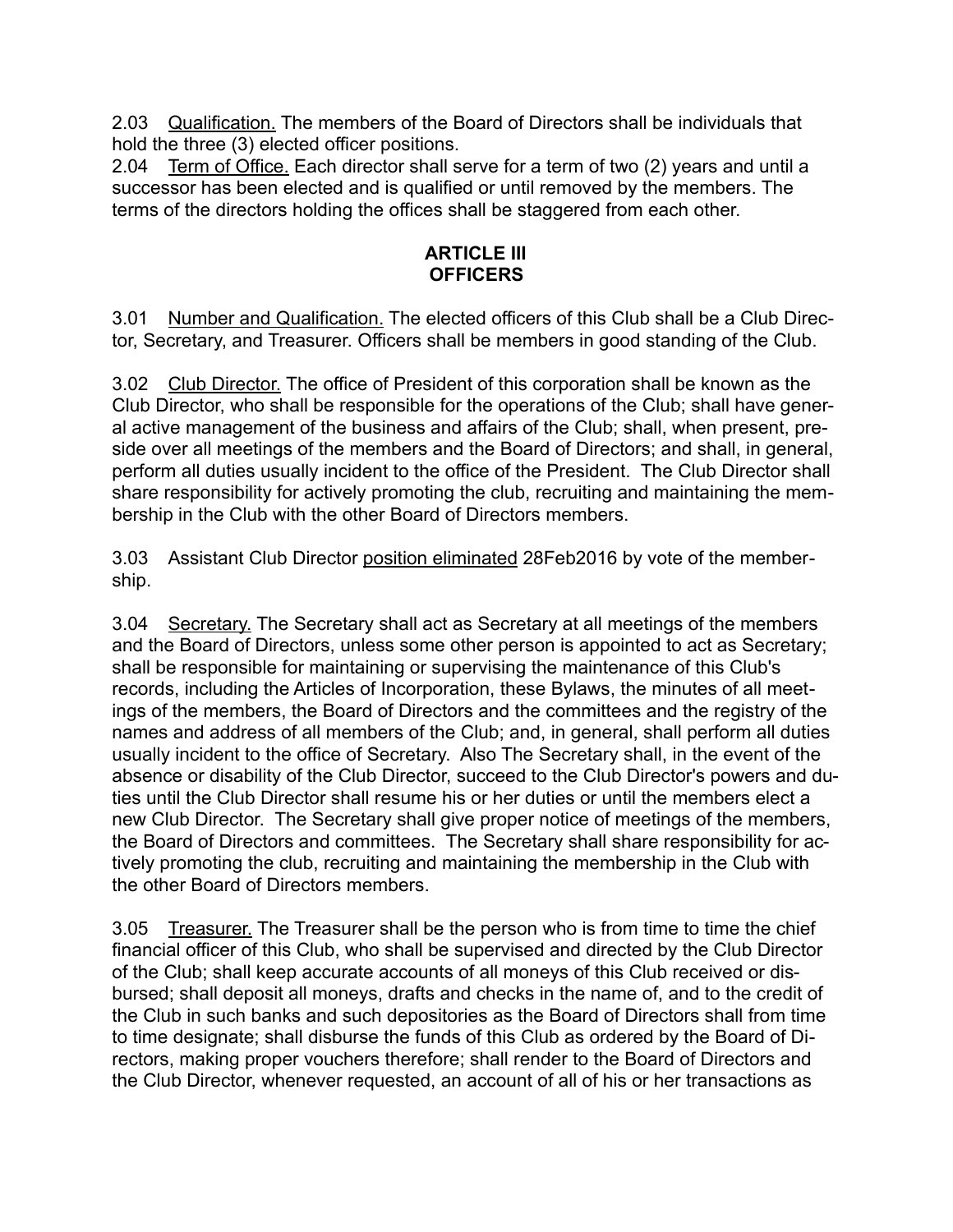Treasurer and of the financial condition of the Club; shall prepare, maintain or supervise the preparation and maintenance of all federal and state tax, financial and information returns, reports and records; and shall, in general, perform all duties usually incident to the office of Treasurer. The Treasurer shall share responsibility for actively promoting the club, recruiting and maintaining the membership in the Club with the other Board of Directors members.

3.06 Membership Chair position eliminated 28Feb2016 by vote of the membership.

3.07 Road Captain. The Road Captain shall be appointed by the Board of Directors and shall be responsible for on-the-road safety, maintaining all maps and road books for availability to the membership.

3.08 Sergeant at Arms. The Sergeant at Arms shall be appointed by the Club Director, and shall be responsible for maintaining order at meetings of members and all other Club events.

3.09 Assistant Officers. The Board of Directors shall have the power to appoint assistant secretaries or assistant treasurers and such other assistant officers who shall have such powers and shall perform such duties as may be delegated to them by the Board of Directors, but each shall be subordinate to the principal officer to which such assistant officer is designated to assist. In the absence of the principal officer, the respective assistant officer shall succeed to the powers and duties of the principal officer until such principal officer shall resume his or her duties or until a replacement, temporary or acting officer, is appointed by the Board of Directors.

3.10 Election and Term of Office. The members shall elect, at a regular or special meeting of the membership in March, biennially in each: (i) even numbered year, elect a Club Director and Secretary, (ii) odd numbered years, elect a Treasurer; (all herein "elected officers"). The newly elected officers will take office April 1 following the election. Each elected officer shall hold office for two (2) years and until his or her successor is duly elected and shall have qualified, or until his or her earlier death, disqualification, resignation or removal.

3.11 Nomination and Election. Nominations for each office up for election shall be delivered to the Secretary before or at the February meeting of the members. Members may only hold one (1) office. The Secretary shall e-mail or mail a list of the candidates to each member after the February meeting in each year. No nominations from the floor are allowed during the membership meeting for election of officers, unless the Secretary has posted no one as a nominee for that office. The member receiving the majority of votes cast for an office shall be declared elected. In the event no member receives a majority of the votes cast, the two (2) candidates with the most votes shall be voted upon a second time.